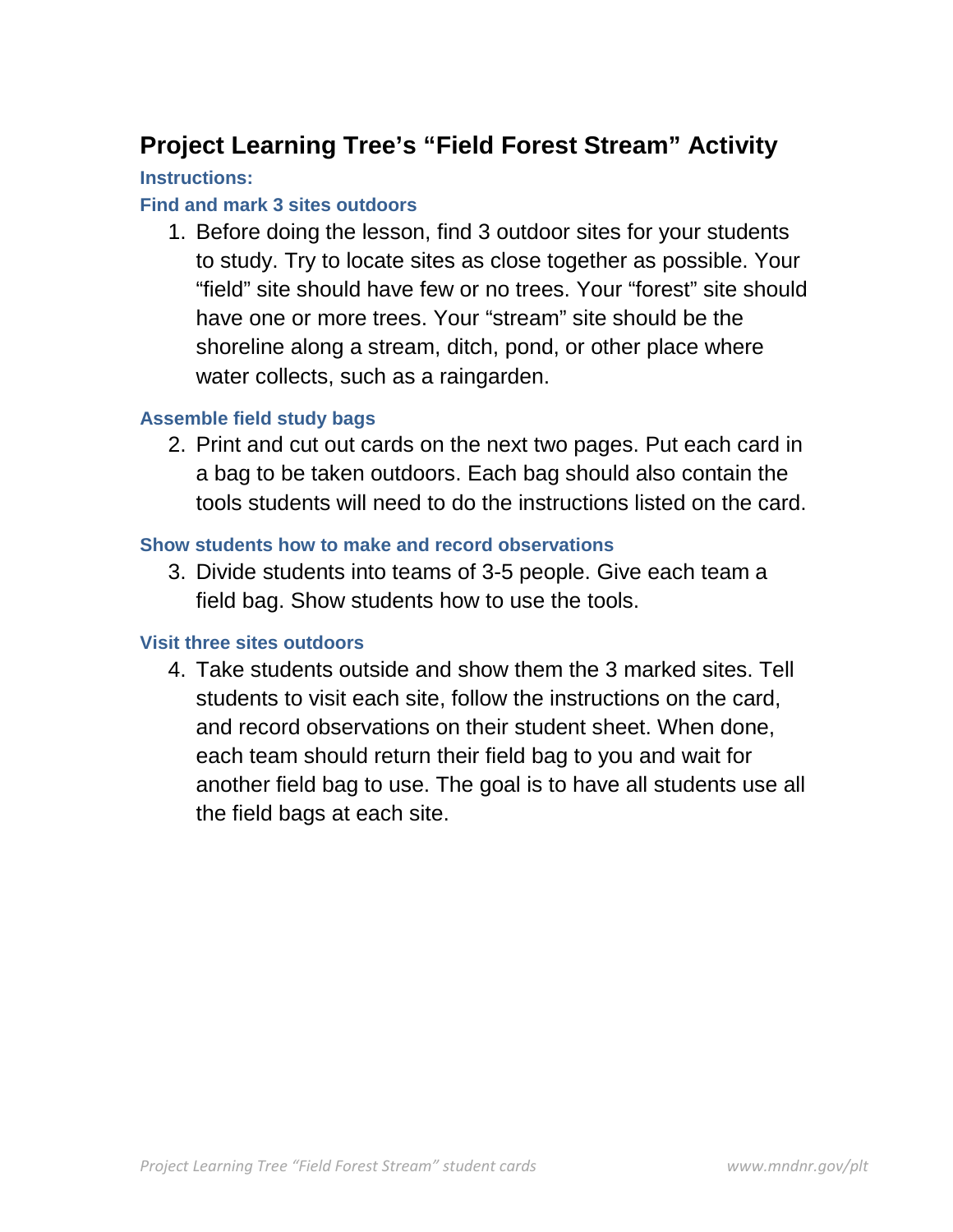### **Team 1 – Soil**

Determine the soil moisture. Use a trowel or stick to scrape the surface of the ground. Then take a small sample of soil from underneath the surface. Feel the soil, determine if it is wet, moist, or dry. (Moist soil will stick together.) Examine the soil for other characteristics such as texture, color, and smell. Record plant materials and organisms you observe in the soil.

# **Team 2 – Sunlight and Wind**

Determine wind movement and how much sunlight reaches the ground.

To observe the effects of wind, one student should hold a small strip of paper away from their body, while other students observe whether it hangs straight down or blows at an angle (estimate an angle between 1 and 90 degrees). Use the compass to determine the direction from which the wind seems to be blowing.

To determine light intensity, use a photographic light meter or photosensitive paper. If these items are not available, record relative terms such as shady, dark, medium light, or bright; or "Site 1 is brighter than site 2 and site 2 is brighter than site 3."

## **Team 3 – Temperature**

Measure the temperature at ground level, 1" (2.5 cm) deep in the soil, and at 1 yard (.9 m) above ground. If one site is a pond, stream, or lake, have the team measure the temperature at just above the water at 1" (2.5 cm) deep, and at 1 yard (.9 m) above the water.